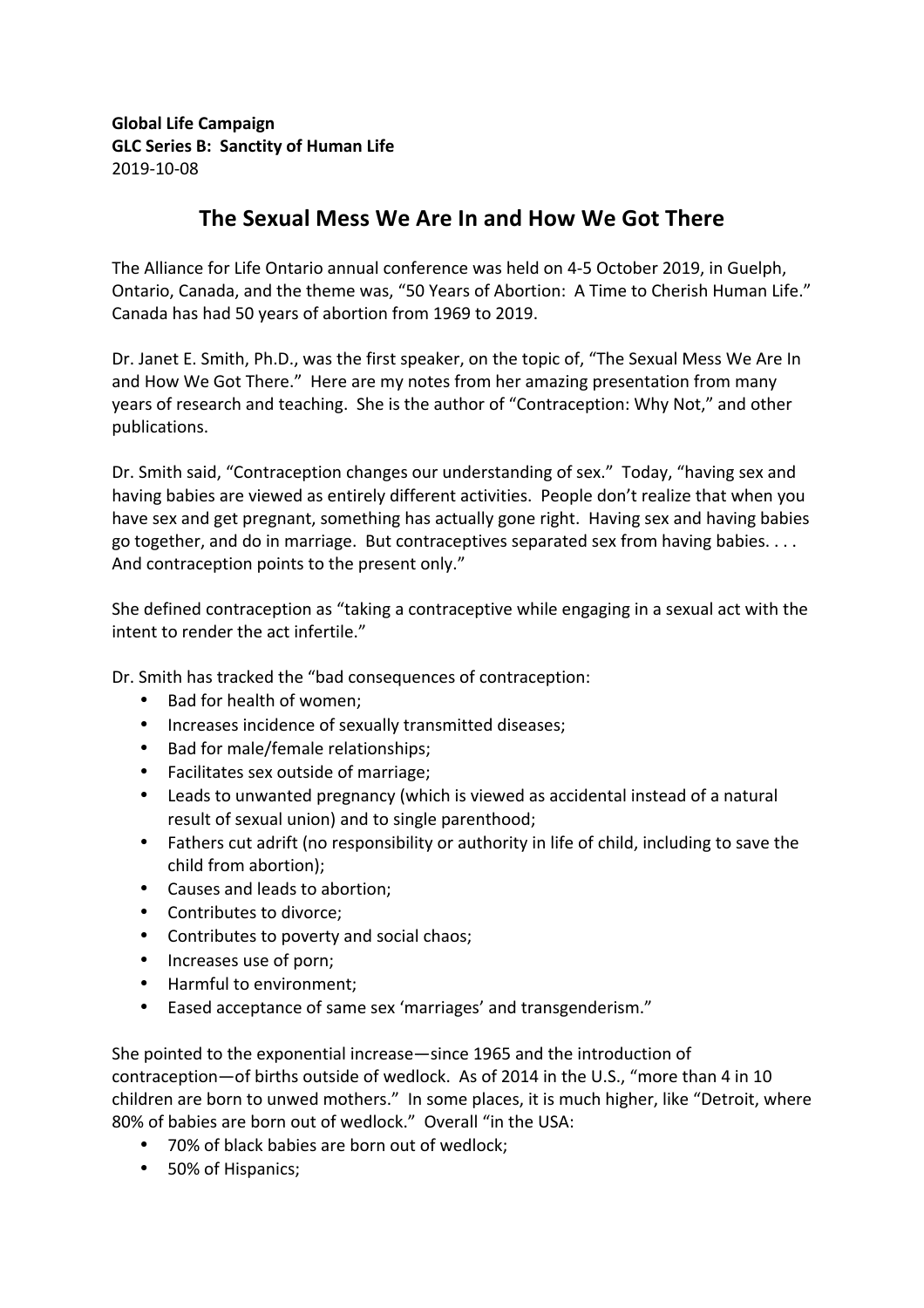- 30% of Whites;
- 40% average."

"In Canada, 1 of out 3 children are living in a home without both their biological parents."

The Dr. Smith talked about divorce rates, which were "about 7% in 1960, then skyrocketed to 23% by about 1980, then declined a little to around 20% in 1998." She observed, "Never before in the history of mankind has the divorce rate doubled in less than two decades. The one difference was the introduction of contraception."

By contrast, only a small percentage, "as low as 3%, of couples who practice Natural Family Planning, divorce," and this is likely because they totally give themselves to one another, are inviting the Presence of God the Creator into their sexual intimacy and union, and are open to receiving the children that God desires to give them.

In "Love and Responsibility," Fr. Karol Wojtyla said, "If the possibility of parenthood is deliberately excluded from marital relations, the character of the relationship automatically changes. The change is away from unification in love and in the direction of mutual or, rather, bilateral, 'enjoyment.' Marital love requires that spouses be fully aware of their mission" – including to "Be fruitful and multiply, and fill the earth" (Genesis 1:28; 9:1, 7).

Dr. Smith explained reasons why contraception—with the intent to render a sexual act infertile—"violates God's plan for sexuality:

- It is not in accord with God's plan for sexuality.
- A violation of the good of a woman's physical and psychological health.
- An impediment to the total self-giving of spousal love.
- A rejection of God as the Creator of new life."

But, she continued, "In marriage, sexual relations are holy, and an invitation to God to create life. But contraception is disinviting God. God creates every human soul: sperm and ovum cannot in themselves create an immortal soul. In sex, the male provides the sperm, the woman provides the ovum, and God provides the immortal soul. Contraception thwarts God's life-giving power. It violates the procreative, then also violates the unitive aspects of sexual intercourse."

Dr. Smith translated the first line of Humanae Vitae, from the original Latin, as follows: "God has entrusted to spouses the extremely important mission of transmitting human life by which they offer a service to God."

Referring to another writing of Pope John Paul II, "Man and Woman He Created Them: A Theology of the Body," Dr. Smith mentioned these vital foundational truths:

- "God is a Trinity, Father, Son and Holy Spirit.
- They celebrated Their love for one another and Their accomplishments.
- We are meant to be lovers. Male is made for female, and female for male. Our very bodies tell us that we are not complete. We are meant to love and be loved. We are meant to be in relationship with a person of the opposite sex. We are made to be in a communion of lovers.